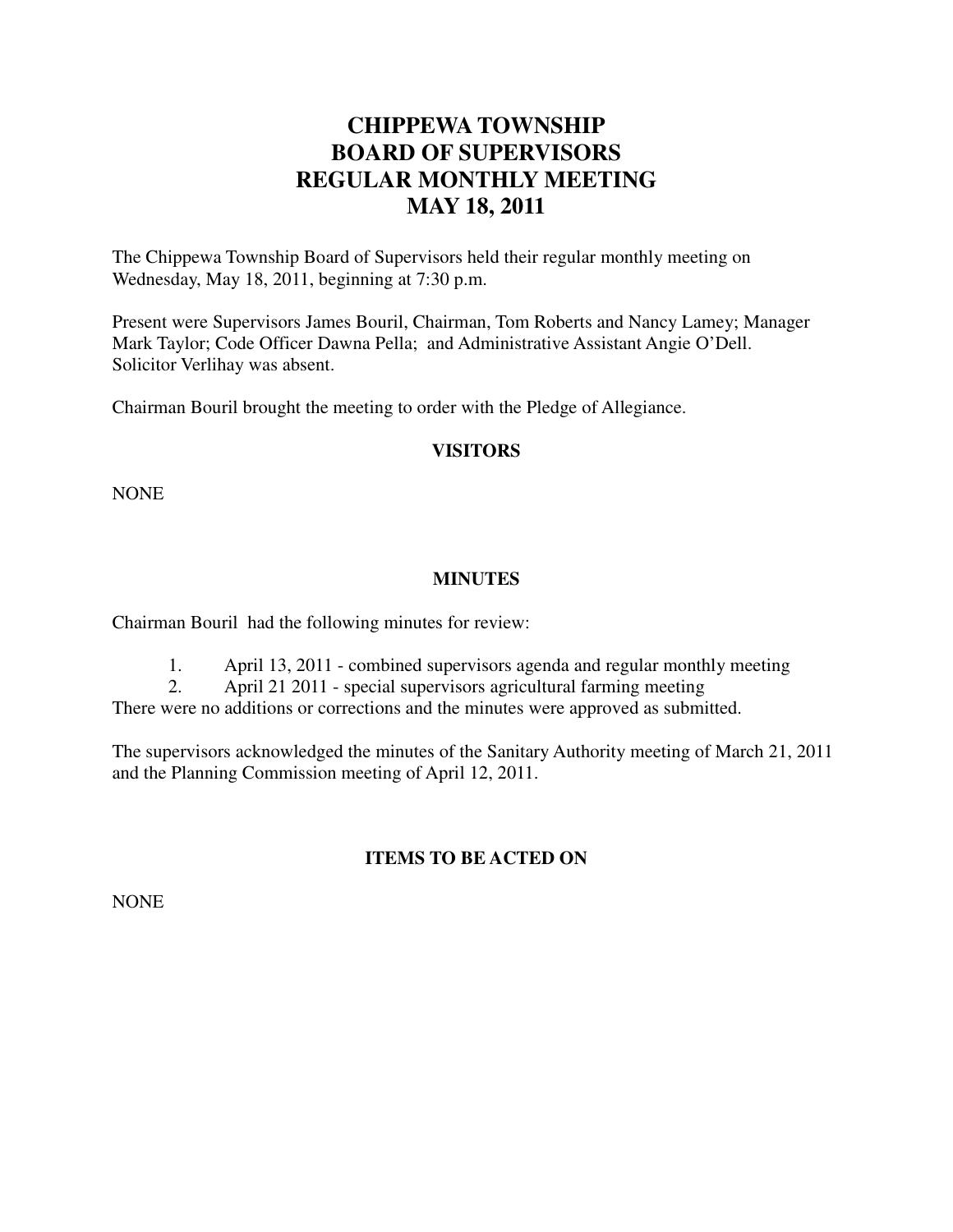**Chippewa Township Supervisors monthly meeting Page 2 May 18, 2011**

#### **REPORTS**

Chairman Bouril had the following reports for review:

Financial Real Estate and Per Capita Police **Zoning** Road Code Officer Wage tax and OPT Fire (none)

Sahli Meeting Report

#### **MANAGER'S REPORT**

Manager Taylor had the following items for discussion or action:

- 1. DCNR Grant Manager Taylor reported that we received approval from DCNR to go out for bids for the "all purpose" sports fields at the new McKinley Park. There was a slight problem with the paperwork - it stated that funds could not be received until Phase II baseball fields were finished. It was explained to them that Phase I included completion of the all purpose fields. The paperwork will be redone to state that the funds can be distributed for Phase I. Mr. Taylor said that he hoped to receive bids to open at our next month's meeting.
- 2. Bernhardy Property Manager Taylor reported that the Bernhard Property adjacent to the McKinley Park recently became available for purchase. The township decided to purchase this property and eventually use the house for a park office and utilize the three stall garage for storing equipment. The house has been appraised and inspected. Manager Taylor suggested that they could either go along with the asking price or make an offer. He also needs authorization for Solicitor Verlihay to draw up a sales agreement.

**\*MR. ROBERTS MOVED TO APPROVE** having Solicitor Verlihay draw up a sales agreement to purchase the Bernhardy property at the asking price. The motion was seconded and Mr. Bouril asked if there was any discussion.

Mr. Bouril asked Mr. Taylor if he was comfortable with going with the asking price. Manager Taylor said he would do whatever the supervisors would like.

**\*MR. ROBERTS MOVED TO AMEND HIS MOTION** to state that Solicitor Verlihay has the authority to draw up a sales agreement and Mr. Taylor has the authority to negotiate up to the asking appraisal price. Seconded by Ms. Lamey and with no further discussion the motion carried unanimously.

#### **Chippewa Township Supervisors monthly meeting Page 3**